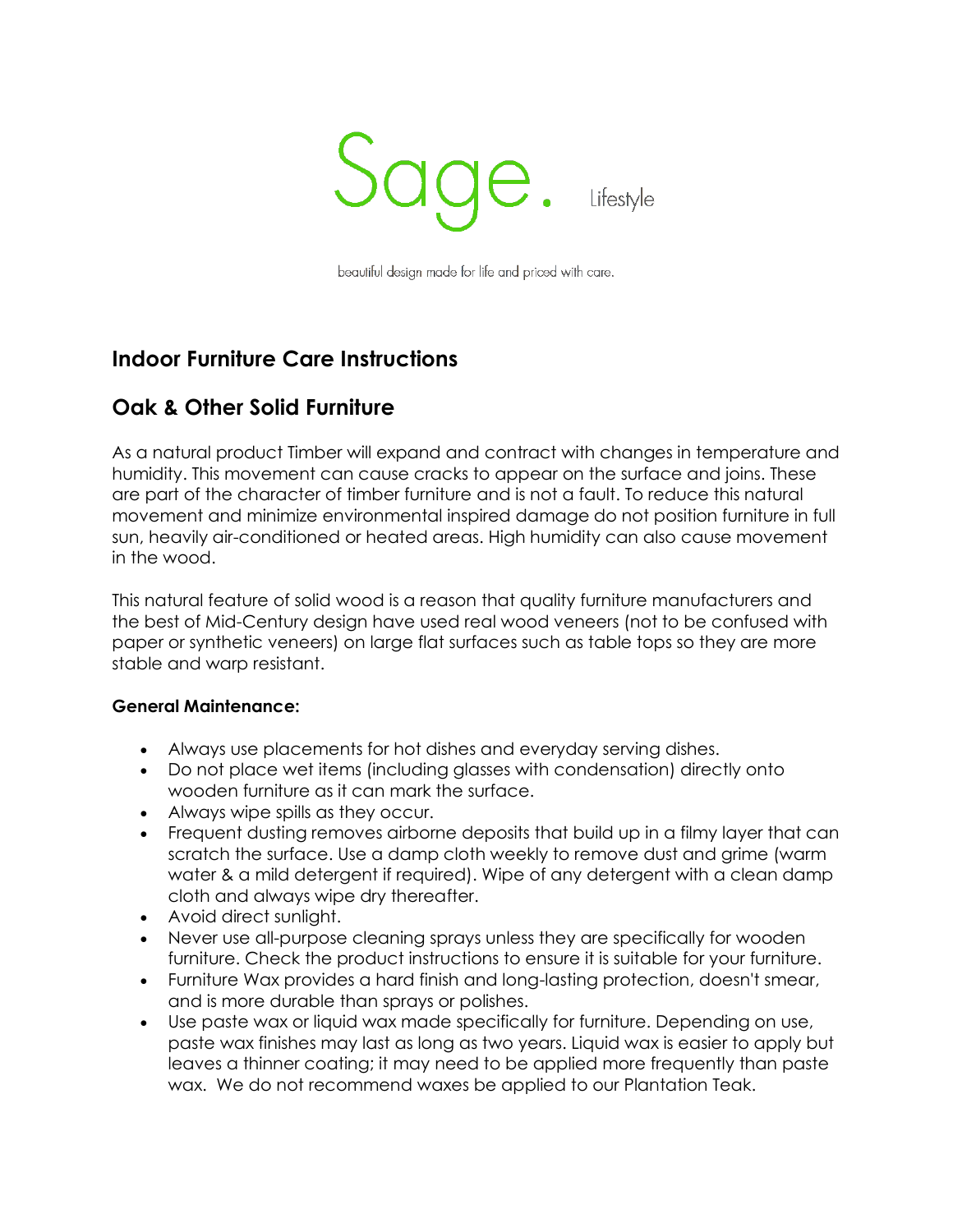- Learn how to properly apply waxes to eliminate streaks or a cloudy appearance. Always apply wax in light coats, rubbing into the surface with the grain. Allow to dry and buff to a clear shine with a soft cloth.
- Always test any product in a small area prior to applying to your furniture.
- Carefully read the instructions on any cleaning product you buy to make sure it is suitable for your furniture and you are clear on the best way to apply it. If in doubt seek professional assistance.

### **Oak Maintenance:**

• As above but use a quality Danish oil every 6 months or so (more frequently if higher usage) to rehydrate the wood.

### **Teak Maintenance:**

- As above (also see Outdoor Furniture Care)
- Teak should not grey off indoors
- We prefer teak sealers over teak oils if either are required to rejuvenate the furniture. A quality sealer (we use the Semco marine teak product) has advantages in that it:
	- o Will not deplete the natural wood oils in the Teak
	- o Carries no risk of encouraging mildew or fungus growth
	- o Doesn't make the surface of the wood oily; and
	- o Provides protection for longer. Ideally depending on usage, you should only have to seal the Teak every 12 – 18 months.

### **Timber Veneer**

- Spills should be immediately wiped up with a damp cloth.
- Dust regularly with a slightly damp, soft, lint-free cloth and then wipe dry with a dry, soft cloth in the direction of the wood grain.
- Once a month Clean the surface with a soft cloth dampened with a quality cleaner formulated for wood furniture.
	- o Wipe the surface in the direction of the wood grain to remove dirt and fingerprints. – Wipe dry with a clean, dry cloth.
- Twice a year Apply a good quality furniture polish with a soft cloth. Do not use aerosol-powered cleaners or polishes.
- To reduce the risk of damage, take some precautions: Use coasters for glasses and mugs. If a glass top is added to the veneer surface, be sure it rests on felt pads. Don't place a potted plant on a veneer surface unless it's in a water-tight container or in a drip tray. Use protective pads under equipment with "rubber" cushioning feet.
- Objects should be lifted instead of dragged across a surface. Protective pads should be used under items with a rough bottom, like pottery. Denting, caused by extreme pen pressure when writing, can also damage veneer. Use desk pads or some other protection where a lot of paperwork is done.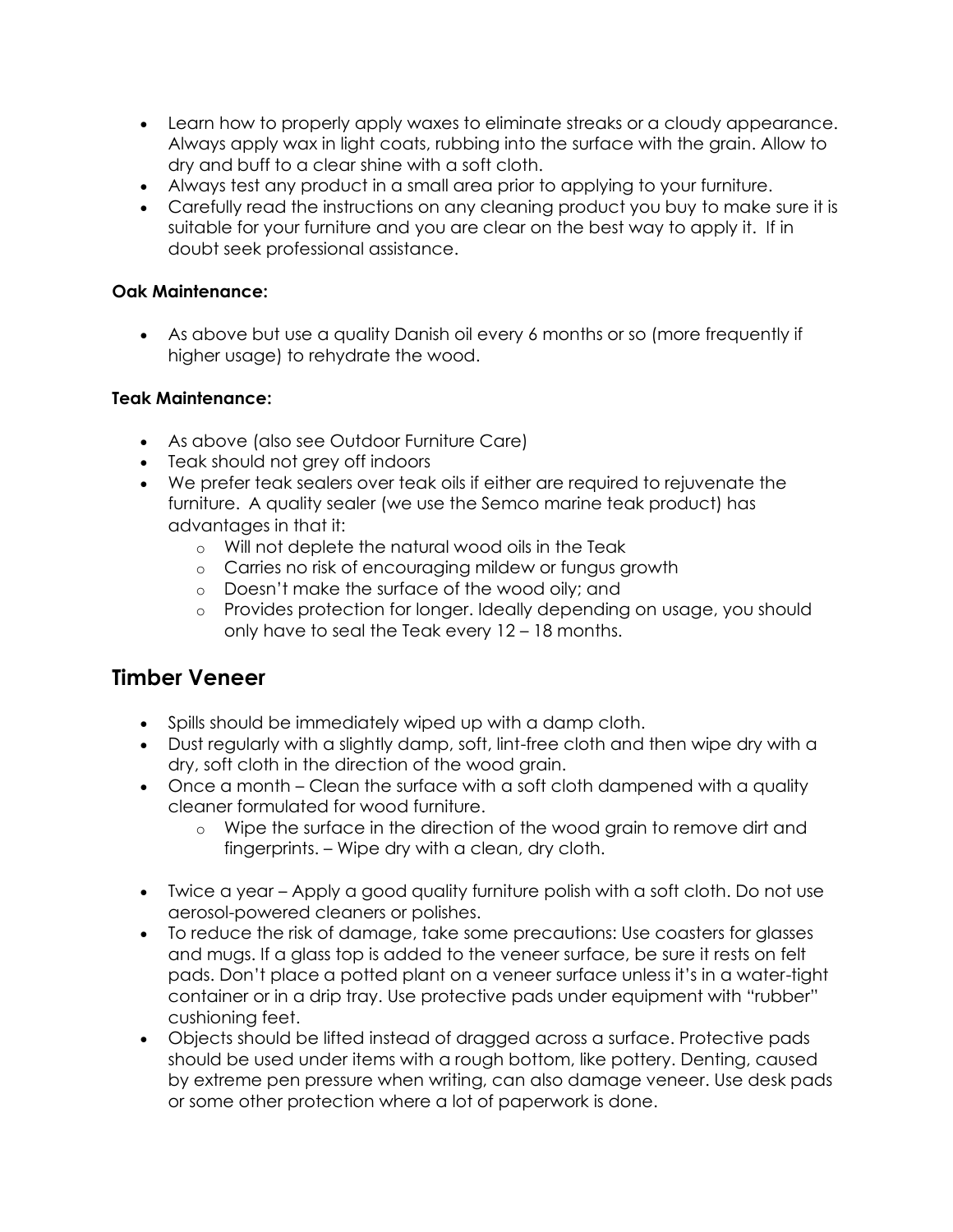- Sunlight can damage veneer as well, so veneer surfaces should not be in direct sunlight. To help a surface age evenly, users can periodically move items on their desks and tables so that the entire surface is exposed to an even amount of light over time. In addition to light, extremely high or low humidity is a damaging environmental factor.
- Carefully read the instructions on any cleaning product you buy to ensure it is appropriate for your furniture and you are clear on how to apply it. If in doubt seek professional assistance.
- Always test any care or cleaning product in a small area prior to applying to your furniture.

# **Danish Cord**

- Wipe using a damp cloth tightly wrung out with a neutral colorless soap solution. We do not advise doing this too often as it can wear the paper cord unnecessarily.
- The paper cord is treated with a thin layer of wax which helps to prevent stains. Discoloration of the paper cord may, however, result from spillages of strong liquids, for example red wine, fruit juice or strongly colored food.
	- $\circ$  The best thing to do is to remove as much of the fluid as possible with a tightly wrung-out soft cloth. Be careful not to rub the liquid into the paper cord, but just carefully blot the affected area.
- Never use washing-up liquid on the cord.

## **Leather**

- Wipe the leather furniture down regularly with a clean, dry cloth. The basic care routine for leather upholstery is simply wiping the furniture down with a dry cotton cloth. This will remove dust from the leather and keep it looking its best.
- Vacuum dust and debris from the furniture's crevices. Just as with any other piece of upholstered furniture, the best way to remove the dust and debris that gradually builds up in crevices and under cushions is by using your vacuum's hose attachment. Do not dig into the leather with attachment. Take appropriate care.
- Clean spills immediately with a dry cloth. Use a dry cloth or sponge to absorb as much of the spilled liquid as possible, only resorting to a moistened cloth if necessary. Use as little water as possible to clean the spill and wipe the area dry afterwards.
- Avoid soaking the leather in water or soap.
- Apply a quality leather conditioner regularly. The most notable difference between caring for leather versus fabric upholstery is the need to condition the leather. Leather conditioners are products that have a creamy consistency and are designed to be buffed into the leather. Conditioning the leather regularly keeps it from drying out and developing cracks.
- Do not use cleaning products that are not designed for leather.
- Keep leather furniture out of direct sunlight. Intense, direct sunlight can cause the leather to dry out and fade in color.